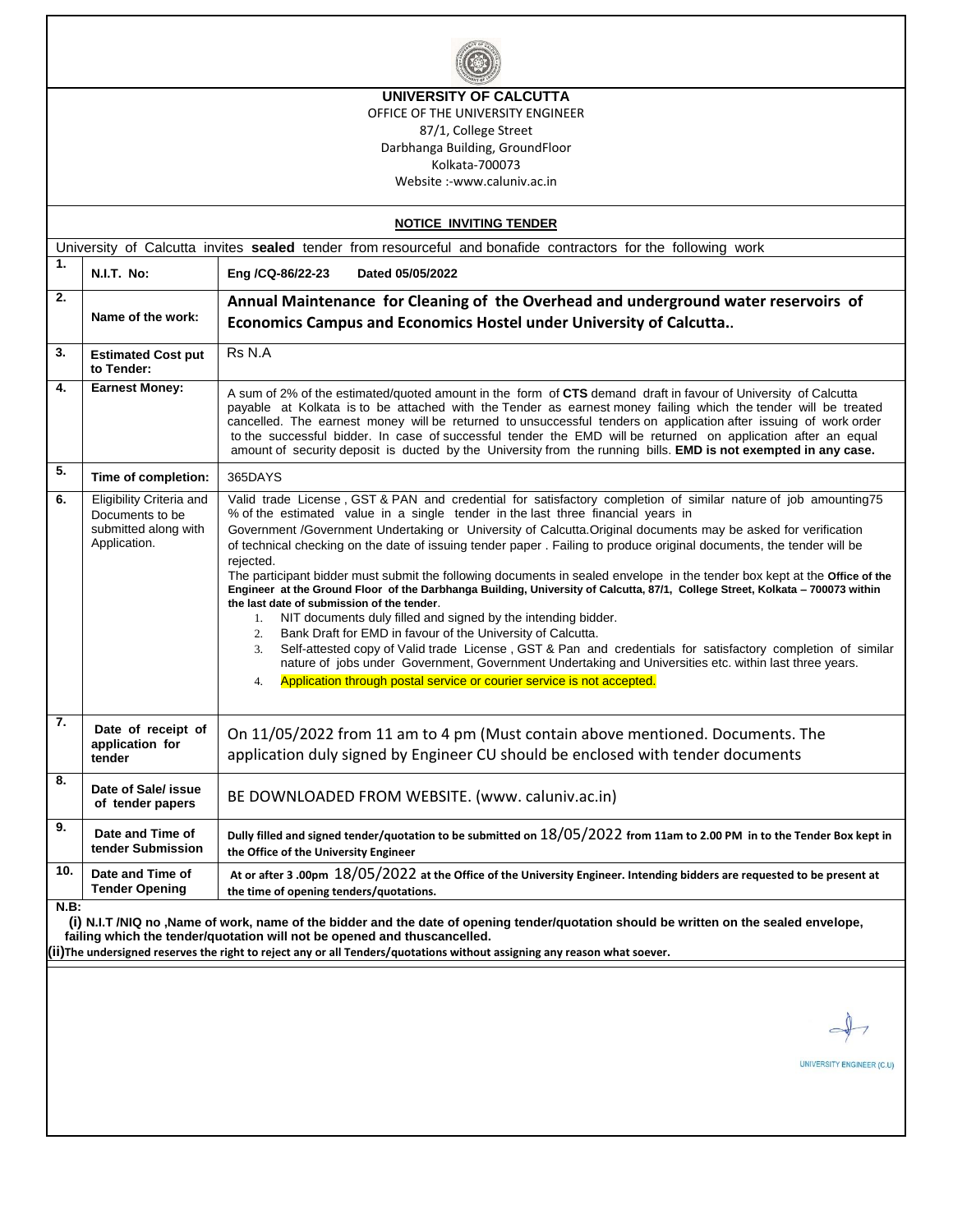

**Name of the work**:-**Annual Maintainance for Cleaning of the Overhead and under ground water resiorviors of Economics Campus and Economics Hostel under University of Calcutta..**

**N. I.T. no- Eng /CQ-86/20-21 Dated 05/05/2022**

**Name of Agency:-**

**Address of Agency:-**

|                                | %) |
|--------------------------------|----|
| Percent Above / At par / Below |    |

**Signature of the Agency with date & stamp:-**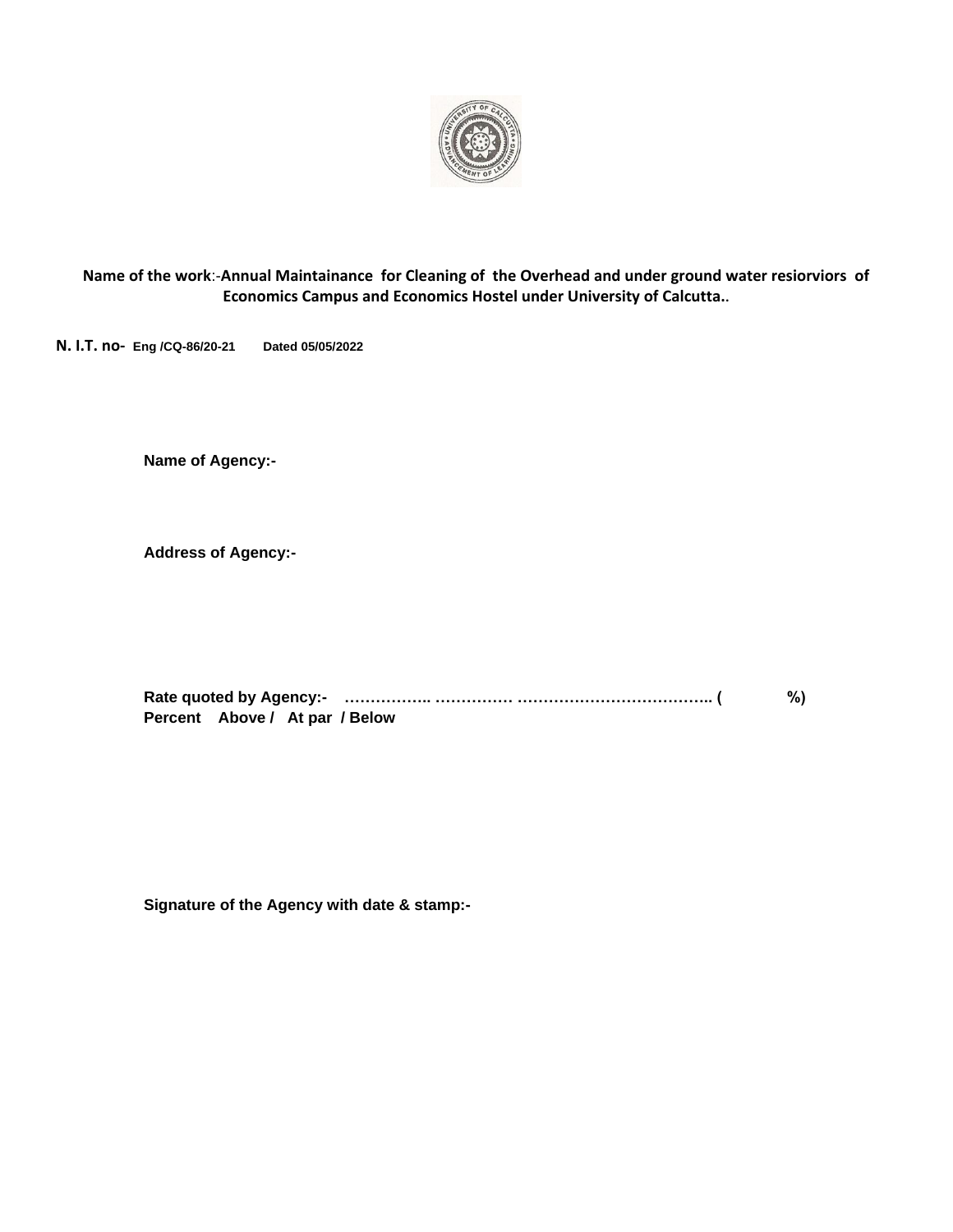

## UNIVERSITY OF CALCUTTA

**N. I.T. no : Eng /CQ-86/22-23 Dated 05/05/2022**

## **Item Rate contract**

## **GENERAL TERMS AND CONDITION**

**1**. Eligible Tenders will have to download the tender papers from the website & drop the filled tender papers signed with seal and date at every page along with copy of Valid Trade license's, GST & PAN and Credential for satisfactory completion of similar nature of job amounting to at least seventy five percent of the job value in a single tender from any Government, Govt. undertaking or University of Calcutta in the last three financial yearin sealed envelope in the Tender box kept in the Office of the undersigned with in the specified time mentioned in the NITwhich will be opened by the undersigned or by his representative with in **the specified time and date mentioned in the NIT The tendered must write the name of the work , NIT no , the date of opening and name of the bidder on the envelop failing which the tender will not be opened thus will be treated as cancelled.**

**2.** The rate should be quoted after inspection of the site and inclusive of all incidental charges i.e. freight, insurances, labour insurances, handling charges, necessary government taxes, duties etc as well as the Water, Electricity charges which are to be paid as per rules .

**3**. The contractor shall be responsible to ensure compliance with the provision of minimum wages act 1948 as modified up to date and the rules made in respect of any employees, employed by the contractor directly or through the petty or subcontractor for the purpose of carrying this contract. The contractor shall be responsible for any damage, injury or loss caused by the work or workmen to any person, animal or material during the progress of work.

**4.** Liquidated damage will be charged to the contractor if they fail to complete the work within the stipulated time, 0.01% per day to a maximum limit of 10 % of the contract value.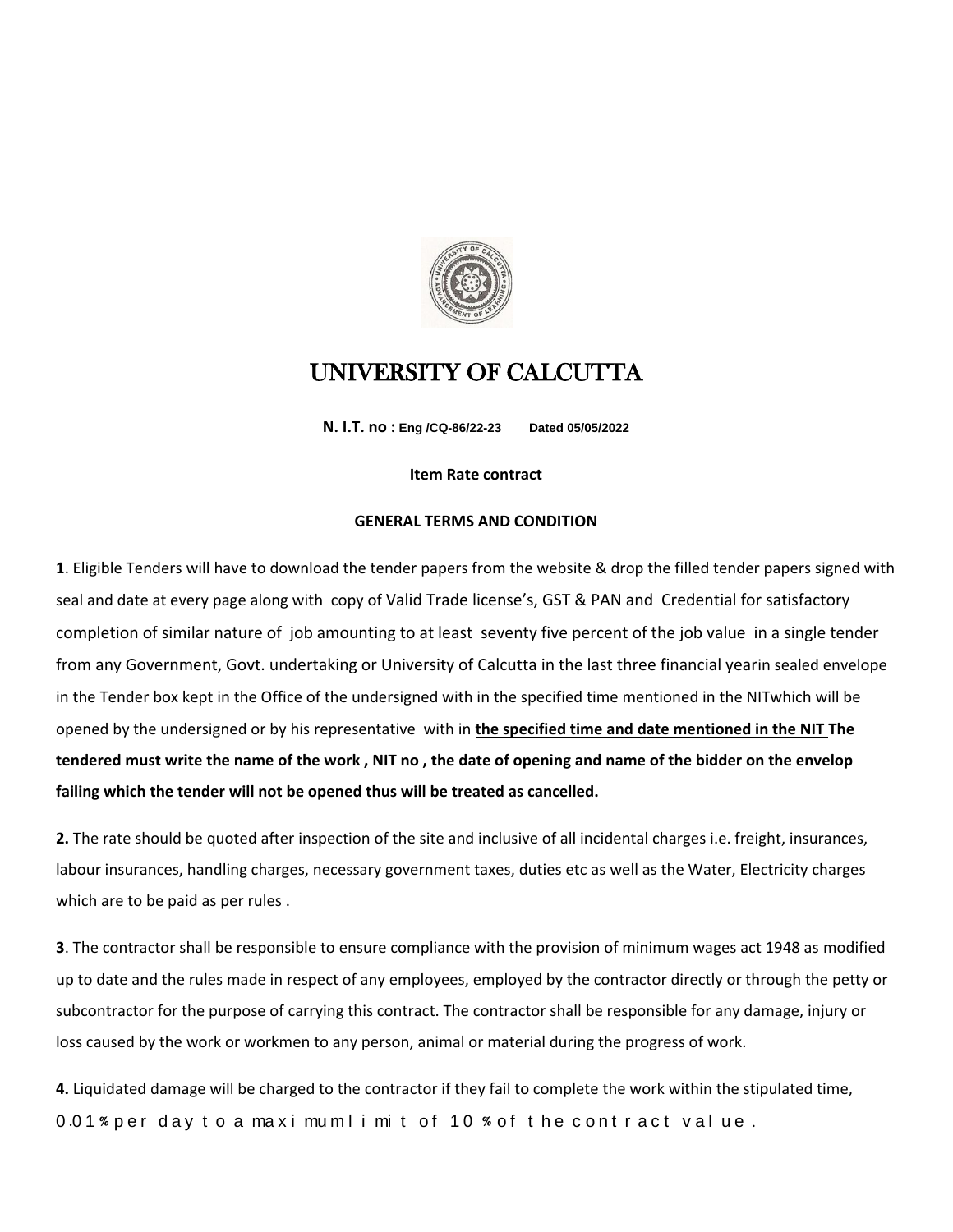

**5.** The allotted time for completion of the work as specified in the NIT from the date of receipt of work order .Time is the essence of this contract. Normally no time extension will be granted. In case of prayer for extension of time the University authority has the full right reserved to grant it or discard it.

**6.** (a)If the successful contractor's bid rate is 80% or less than the estimated amount put to tender the contractor will have to submit a Bank Guarantee amounting to 10% of the Tendered amount before issue of Work order failing which the EMD will be forfeited and the agency may be blacklisted. The Bank Guarantee should be valid till the end of the contract period and shall be renewed accordingly if required. This bank Guarantee is an Additional Performance Security .So provision of deducting Security deposit from bills will hold goods per relevant clause of the contract. The bank Gurrantee shall be returned immediately on successful completion of contract.

(b) The University authority will retain a sum amounting to 10% of the bill of the contract for a period of six months from the date of completion of work as **Security Deposit**. Which will be released after a period of six months from the date of completion of the work on application. **For AMC works no SD will be deducted if single bill is presented after completion of the work.**

**7.**A sum of 2% of the quoted amount in the form of CTS demand draft in favour of University of Calcutta payable at Kolkata is to be attached with the Tender as earnest money failing which the tender will be treated cancelled. The earnest money will be returned to unsuccessful tenders on application after issuing of work order to the successful bidder. In case of successful tender the EMD will be returned on application after an equal amount of security deposit is ducted by the University from the running bills. EMD is not exempted in any case.The earnest money will be returned to unsuccessful tenderers on application after issue of work order to the successful bidder for successful tenderer the EMD will be returned on application after an equal amount of security deposit is deducted from the running bills.

## **Amount:-Rs**

|                                | Dated / | /20 |
|--------------------------------|---------|-----|
| <b>Name of Issuing Bank:--</b> |         |     |

**Branch** :-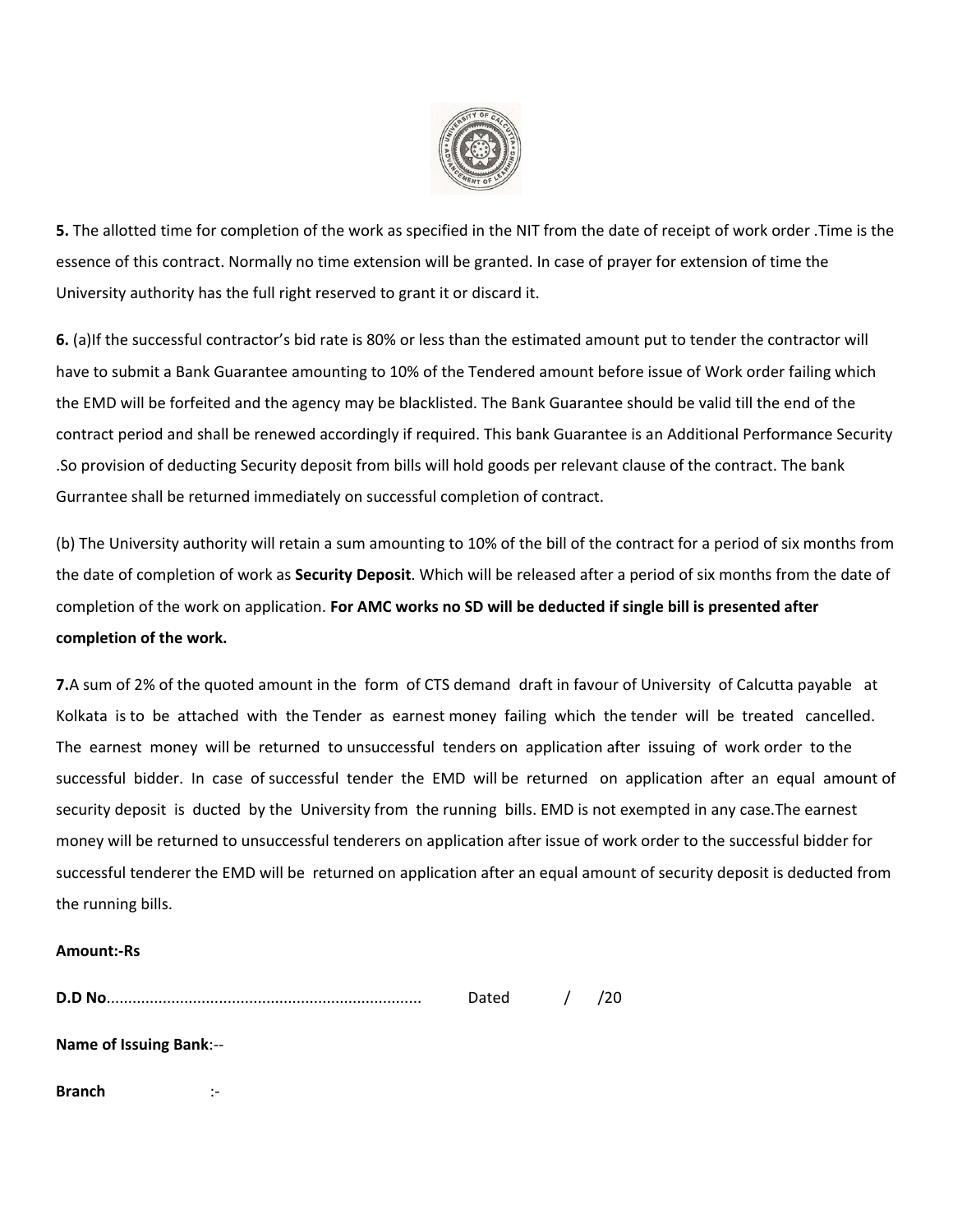**8.** Work is to be carried out as per specification laid in the B.O.Q or PWD specification as per instruction of the University Engineer or his representative.



**9.**The materials brought to site for execution of the work should by no means be taken out of site without the permission of the Engineer C.U.

**10.** The rates must be quoted in words in figure otherwise the tender will be cancelled.

**11.** The University will not be bound to accept the lowest bidder.

**12**.The University will not supply any materials to the contractor.

**13**. The contractor will work under the strict supervision of the Engineer/ Sub-Assistant Engineer. The estimate given along with the tender are provisional payment will be made on the actual work done jointly measured by the Engineer or his representative ( Sub-Assistant- Engineer) & the contractor or his representative. The contractor will have to submit bill in printed format in duplicate.

**14.** The contractor will have to take necessary instruction from the Engineer CU/ Sub-Assistant Engineer regarding the execution of work.

15.Defect &liability Period: The defect & liability period will be for a period of six months from the date of completion of the job. Any defects pointed out during this period has to be mend good by the agency at their own cost failing which the retention money will be forfeited. For AMC work the DLP period is restricted only upto the completion of work.

Sd/-

University Engineer

Name of the Agency: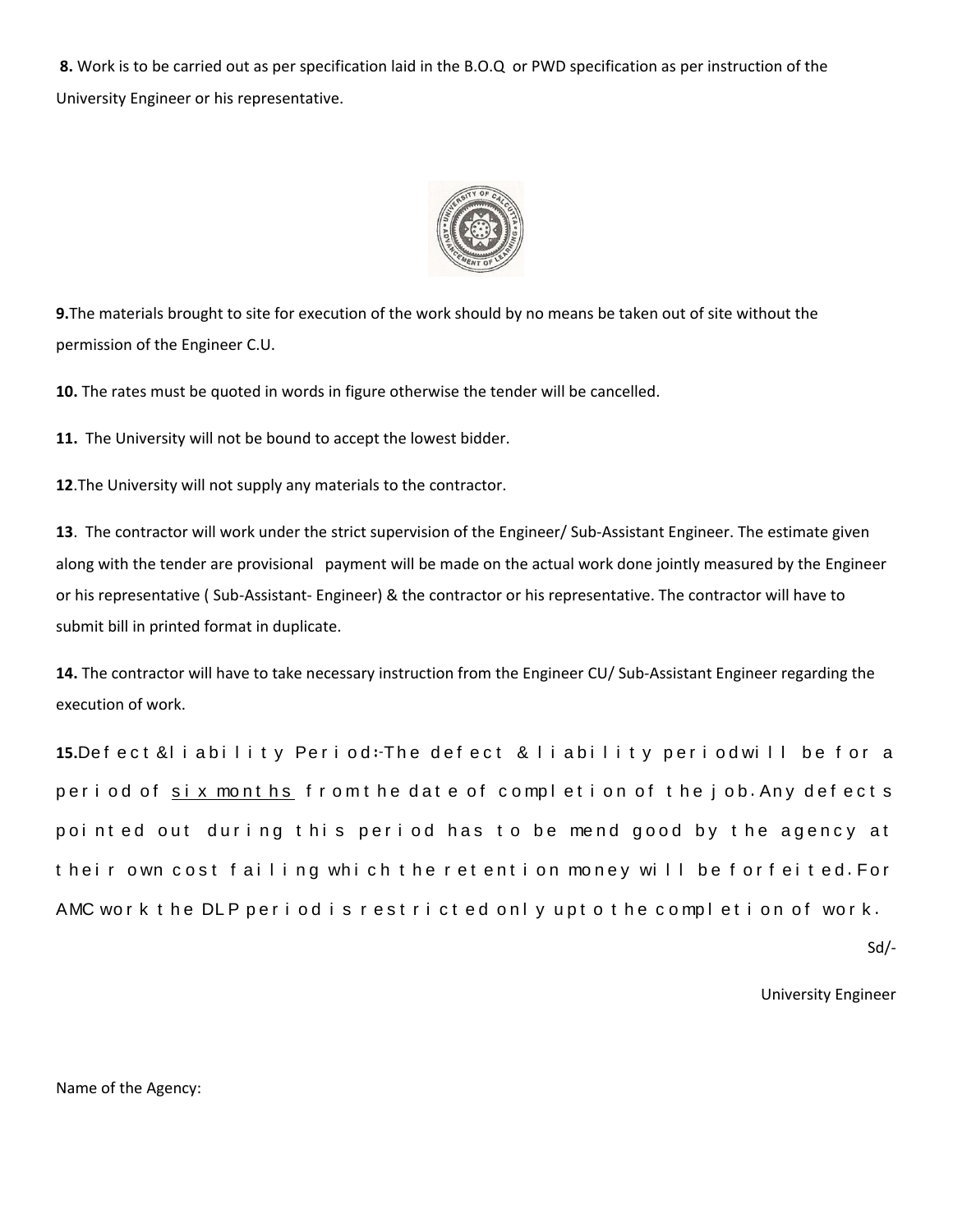Address :-

**Signature of the Agency with date & stamp:-**



**N. I.Q. no : Eng /CQ-86/22-23 Dated 05/05/2022**

Quotation for the Work of

**Annual Maintainance for Cleaning of the Overhead and under ground water resiorviors of Economics Campus and Economics Hostel under University of Calcutta.**

| Sl.no          | <b>Description of work</b>                                                                                                                                                                                                                                               | Unit       | Quantity       | No of<br>times | Rate<br>(inclusive of all<br>Govt. Taxes) | Amount(inclusive<br>of all Govt. Taxes |  |  |  |
|----------------|--------------------------------------------------------------------------------------------------------------------------------------------------------------------------------------------------------------------------------------------------------------------------|------------|----------------|----------------|-------------------------------------------|----------------------------------------|--|--|--|
| $\mathbf{1}$   | Dewatering, cleaning & disinfecting                                                                                                                                                                                                                                      | Each       | 10             | 6              |                                           |                                        |  |  |  |
|                | of the GI/PVC / masonry OHT(upto<br>2500L)at roof of different buildings<br>at Economics Hostel and Campus                                                                                                                                                               |            |                |                |                                           |                                        |  |  |  |
| $\overline{2}$ | Dewatering, cleaning & disinfecting<br>of masonry underground / semi<br>underground Resiorvior(above<br>2000L)at different location<br>Economics campus and<br>hostelSize/Capacity-<br>(1)9.00Mx2.1mx1.8m=34.02Cum<br>(2)5.4x1.9x1.8=18.46Cum<br>(3)3.9x2.4x1.3=16.01Cum | <b>CuM</b> | 68.49          | 6              |                                           |                                        |  |  |  |
|                |                                                                                                                                                                                                                                                                          |            |                |                |                                           |                                        |  |  |  |
| $\overline{3}$ | Bacteriological Examination of water<br>for each building from any<br>government testing laboratory after<br>cleaning of the water tank and<br>resiorviors.(Economics Campus and<br>hostel)                                                                              | Each       | $\overline{2}$ | 6              |                                           |                                        |  |  |  |
|                | <b>Total Cost((inclusive of all Govt. Taxes)</b>                                                                                                                                                                                                                         |            |                |                |                                           |                                        |  |  |  |